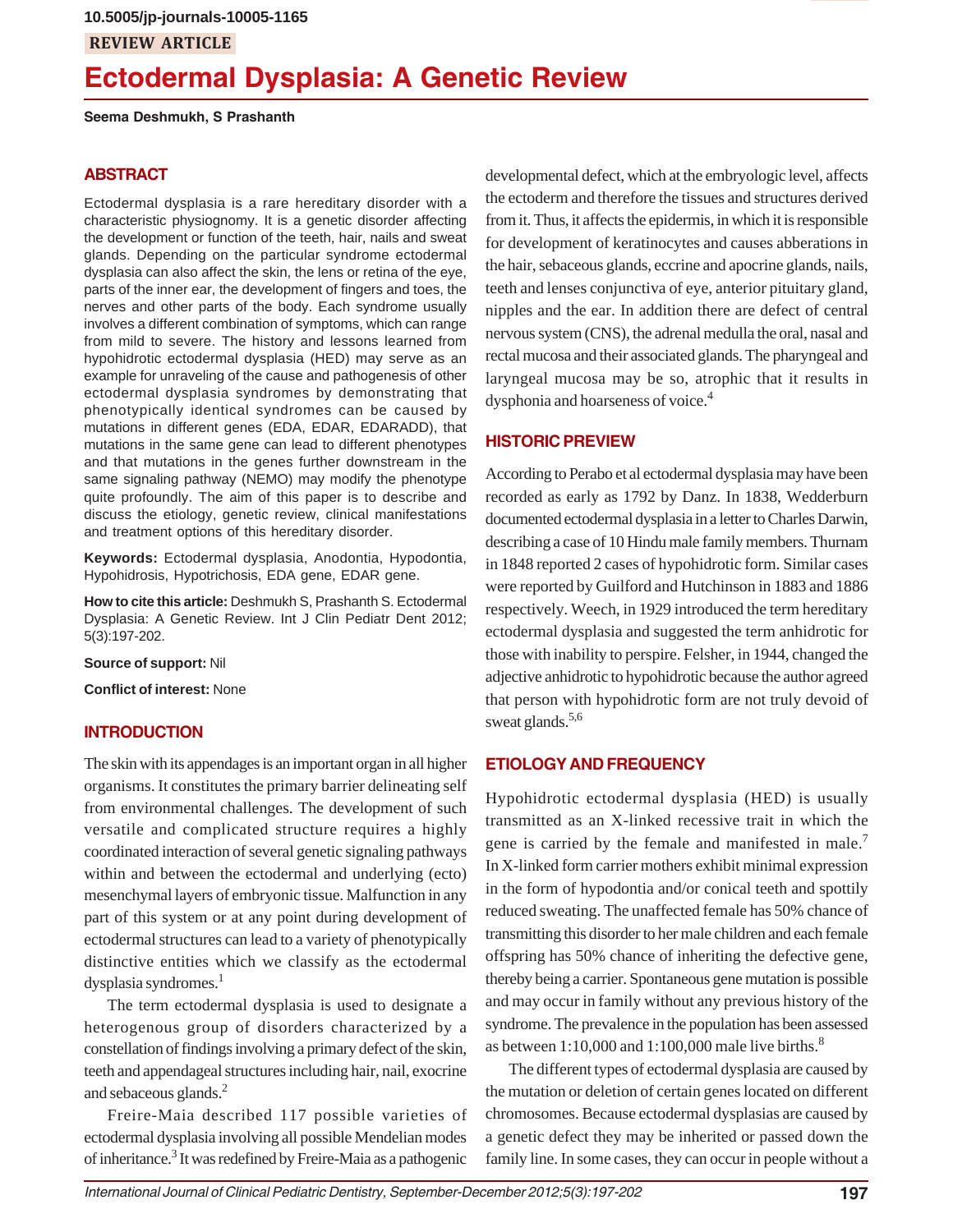family history of the condition, in which case a *de novo* mutation would have occurred. Mutations in the EDA, EDAR and EDARADD genes cause HED. EDA is the only gene known to be associated with X-linked HED (XLHED). Ninety-five percent of individuals with HED have the X-linked form. The genes EDAR and EDARADD are known to be associated with both autosomal dominant and autosomal recessive forms of HED. Mutations in these genes account for 5% of HED.

#### **Genetic Pathogenesis**

The EDA, EDAR and EDARADD genes provide instructions for making proteins (ectodysplasin A) that work together during embryonic development. Ectodysplasin A forms a part of a signaling pathway that is critical for the interaction between two cell layers, the ectoderm and the mesoderm. In the early embryo, these cell layers form the basis for many of the body organs and tissues. Ectoderm-mesoderm interactions are essential for the formation of several structures that arise from the ectoderm, including the skin, hair, nails, teeth and sweat glands. Mutations in the EDA, EDAR or EDARADD gene results in defective ectodysplasin A formation thereby preventing normal interactions between the ectoderm and the mesoderm and hence impairing the normal development of hair, sweat glands and teeth. The improper formation of these ectodermal structures leads to the characteristic features of hypohidrotic ectodermal dysplasia.9

#### **Classification of Ectodermal Dysplasia**

Currently there are about 150 different types of ectodermal dysplasias. In an attempt to classify these, different subgroups are created according to the presence or absence of the four primary ectodermal dysplasia (ED) defects:

- ED1: Trichodysplasia (hair dysplasia)
- ED2: Dental dysplasia
- ED3: Onychodysplasia (nail dysplasia)
- ED4: Dyshidrosis (sweat gland dysplasia)

Based on the above, the 150 different types of ectodermal dysplasias are categorized into one of the following subgroups made up from the primary ED defects:

- Subgroup 1-2-3-4
- Subgroup 1-2-3
- Subgroup 1-2-4
- Subgroup 1-2
- Subgroup 1-3
- Subgroup 1-4
- Subgroup 2-3-4
- Subgroup 2-3
- Subgroup 2-4
- Subgroup 3
- Subgroup 4

The most common ectodermal dysplasias are hypohidrotic (anhidrotic) ectodermal dysplasia which falls under subgroup 1-2-3-4 and hydrotic ectodermal dysplasia which comes under subgroup 1-2-3. The three most recognized ectodermal dysplasia syndromes fall into the subgroup 1-2-3-4, as they show features from all four of the primary ectodermal dysplasia defects. They are:

- Ectrodactyly-ectodermal dysplasia-clefting syndrome (EEC)
- Rapp-Hodgkin HED
- Ankyloblepharon, ectodermal defects, cleft lip/palate (AEC) or Hay-Wells syndrome.<sup>9</sup>

#### **CLINICAL MANIFESTATIONS**

The disorder probably appears during the first trimester of pregnancy. If it is severe, it appears before the 6th week of embryonic life, and consequently the dentition will be affected. After 8th week, the other ectodermal structures will be affected.<sup>5</sup>

The most remarkable characteristic of hereditary ectodermal dysplasia is hypohidrosis, because other physical features are not as apparent in the first year of life. It may be diagnosed clinically before the second year of life only after repeated episodes of unexplained fever. The inability to sweat results in intolerance to heat, occasionally causing severe incapacitation and hyperpyrexia after only mild exertion or even following just a meal.<sup>10,17</sup>

## **Extraoral Findings**

Because of partial or complete absence of sweat and sebaceous glands, the phenotype has smooth, soft, dry and thin skin. Fine linear wrinkles and increased pigmentation are often present around the eyes and mouth. There may be hyperkeratosis of the palms of the hands and soles of the feet. There is absence of lanugo hair, although beard is usually normal, axillary and pubic hair is generally sparse. The hair over the scalp is often blonde, fine, stiff and short. While the eyebrows and eyelashes are frequently missing. The nails appear to be normal or somewhat spoon shaped. In females, the mammary glands are aplastic or hypoplastic. Impaired lacrimal gland function and occasionally glaucoma has been reported. Also there can increased susceptibility to allergic disorders, such as asthma or eczema.4

Other manifestations include variations in the shape of the skull which can resemble inverted triangle. The face looks smaller because of the frontal bossing and depression of the nasal bridge. The lips can be protuberant and the ears may be situated obliquely on the head causing them to stand out.<sup>4</sup>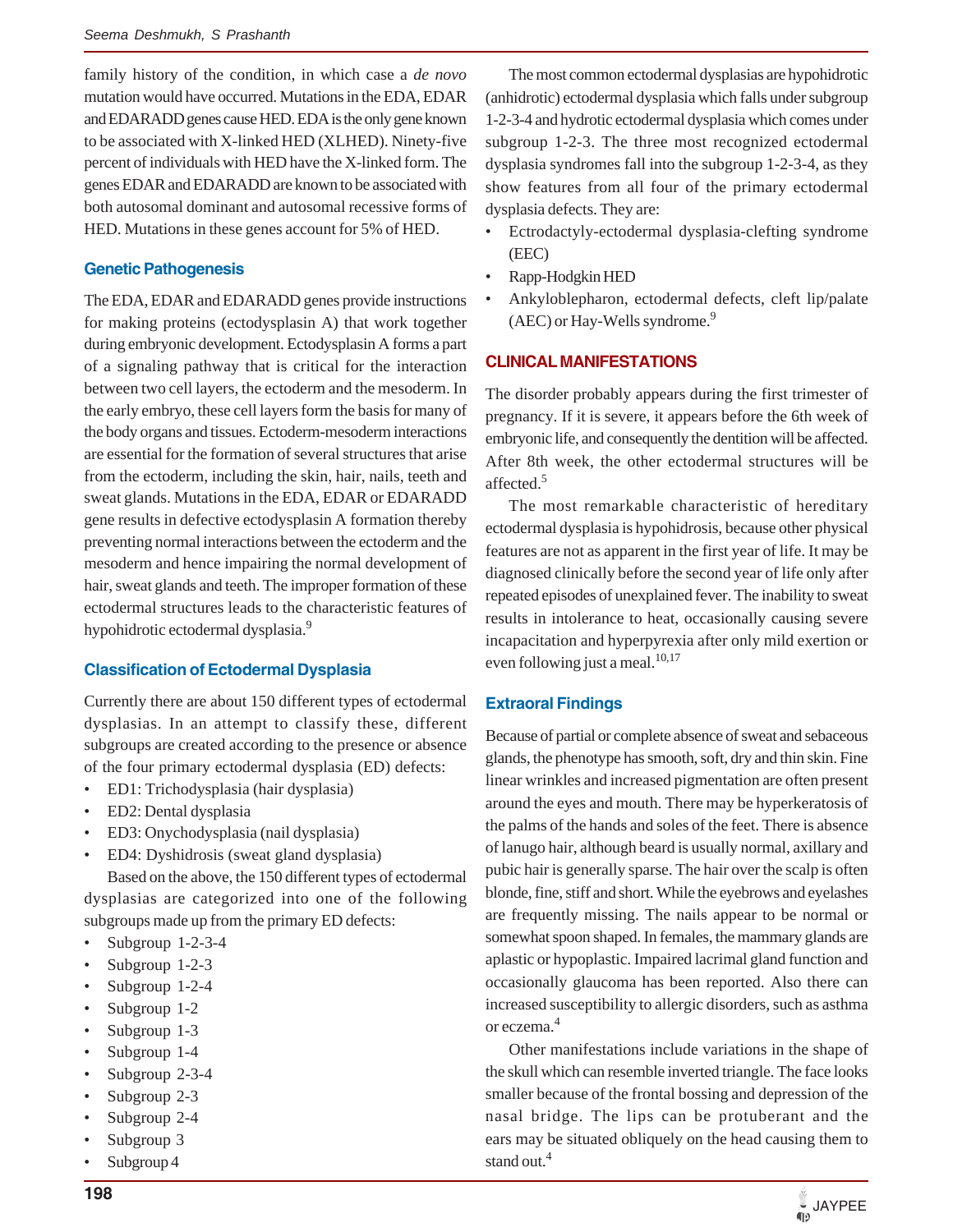#### **Dental Manifestations**

The most striking feature is oligodontia of the primary and permanent teeth. However, congenital absence of the primary teeth is relatively rare.<sup>10</sup> Teeth that are present have abnormal crown form. Teeth in anterior region of the maxilla and mandible are conical shaped.<sup>5</sup> The number of missing teeth varies with higher incidence in mandible. In the primary dentition, maxillary 2nd molars, canines, central incisors and mandibular canines are the teeth commonly present.<sup>12,13</sup> Children with ectodermal dysplasia show maxillary retrusion due to sagittally underdeveloped maxilla, forward and upward displacement of mandible and collapsed anterior facial height. The palatal arch is frequently high and cleft palate may be present.4,8,14

#### **DIAGNOSIS**

Diagnosis is based on the episodes of hyperpyrexia, lack or type of the hair, absence of teeth and tooth buds and tooth morphology. Peeling of the skin at birth, eczema, asthma, and frequent respiratory infections may be additional clues. However, during early infancy diagnosis is difficult because manifestations involving teeth, hair and inability to sweat are hard to detect.<sup>8</sup> However, attempts have been made in past to develop objective diagnostic criteria based on number and distribution of sweat pores and amount of sweat produced. The structural and biochemical characteristics of hair have also been studied.<sup>15</sup>

Other diagnostic criteria have been dermatoglyphic analysis, characteristics of lacrimal secretion and distribution and pattern of scalp hair. Missing teeth can also be an important sign. $16$ 

## **Laboratory Investigations for Ectodermal Dysplasia**

Patients with ectodermal dysplasia associated with immunodeficiency may have hypogammaglobulinemia with impaired lymphocyte proliferation and cell-mediated immunity. An appropriate evaluation, including determination of quantitative immunoglobulin levels and T-cell subset populations, can be performed. Other tests include-Sweat pore counts, pilocarpine iontophoresis and skin biopsy which may

document hypohidrosis and a reduction in the number of eccrine glands. Sweat pore counts may be performed using yellow starch—iodine powder applied to palmar or dorsal skin. In unaffected persons, sweating turns the yellow starch iodine powder to deep purple, allowing visualization of sweat pores. Sweat pores are poorly visualized in affected children. Female carriers of X-linked disorder may demonstrate a mosaic pattern of areas of normal numbers of sweat pores alternating with areas of absent pores. Streaky areas of hypohidrosis that follow Blaschko lines are observed upon starch—iodine staining.

Prenatal diagnosis using genetic mutation analysis may be performed. Indirect prenatal diagnosis may be performed by linkage analysis applied to chorionic villus samples at the 10th week of gestation for some ectodermal dysplasias. Genetic testing for HED, X-linked recessive and autosomal dominant HED, EEC syndrome and AEC syndrome is available through GeneDx.<sup>9</sup>

## **MOLECULAR GENETIC TESTING**

- EDA is the only gene known to be associated with XLHED. Ninety-five percent of individuals with HED have the X-linked form.
- The genes EDAR and EDARADD are known to be associated with both autosomal dominant and autosomal recessive forms of HED. Mutations in these genes account for 5% of HED.

#### **Clinical Testing**

Sequence analysis:

- *EDA:* In males with X-linked HED, direct sequencing of the eight exons with flanking intron sequences of EDA identifies approximately 95% of mutations, including missense and nonsense mutations and smaller deletions (Table 1).
- *EDAR:* Sequence analysis of the EDAR coding region is available on a clinical basis.
- *EDARADD:* Sequence analysis of the EDARADD coding and flanking intronic regions is available on a clinical basis.
- *Duplication/deletion testing:* Sequence analysis of EDA cannot detect exonic, multiexonic or whole gene deletions

| Table 1: Summary of molecular genetic testing used in HED |                                                  |                                                    |                                                   |
|-----------------------------------------------------------|--------------------------------------------------|----------------------------------------------------|---------------------------------------------------|
| Gene symbol                                               | % of HED attributed to<br>mutations in this gene | <b>Test method</b>                                 | <b>Mutation detected</b>                          |
| <b>EDA</b>                                                | 95                                               | Sequence analysis<br>Deletion/duplication analysis | Sequence variant<br>Partial or whole EDA deletion |
| <b>EDAR</b>                                               | 5                                                | Sequence analysis                                  | Sequence variant                                  |
| <b>EDARADD</b>                                            |                                                  | Sequence analysis                                  | Sequence variant                                  |

*International Journal of Clinical Pediatric Dentistry, September-December 2012;5(3):197-202* **199**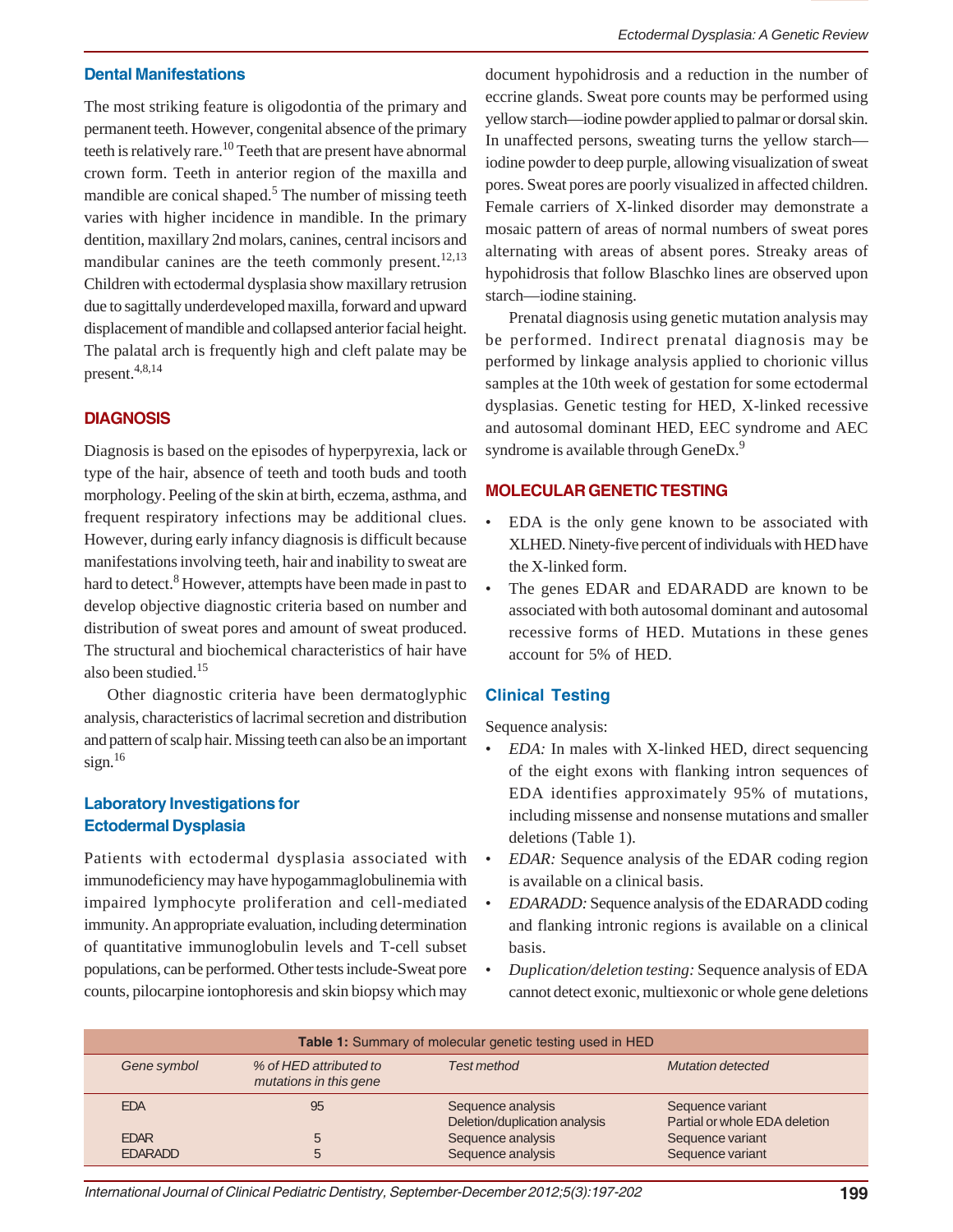in females, and additional testing using methods that detect deletions are required.<sup>9</sup>

## **Risk to Family Members—XLHED**

#### *Parents of a Male Proband*

- The father of an affected male is neither affected nor is he a carrier.
- In a family with more than one affected individual, the mother of an affected male is an obligate carrier.
- Clinical examination may detect minimal manifestations of XLHED in the mother. Molecular genetic testing is indicated.
- When an affected male represents a simplex case (male with no known family history of XLHED), several possibilities regarding his mother's carrier status need to be considered:
	- He has a *de novo* disease-causing mutation in the EDA gene and his mother is not a carrier.
	- His mother has a *de novo* disease-causing mutation in the EDA gene, either (a) as a 'germline mutation' (i.e. occurring at the time of her conception and thus present in every cell of her body); or (b) as 'germline mosaicism' (i.e. occurring in a certain percentage of her germ cells only).
	- His maternal grandmother has a *de novo* diseasecausing mutation in the EDA gene.

#### *Parents of a Female Proband*

- The father of a female proband may be affected.
- The proband may have inherited the gene mutation from her mother.
- The proband may have a *de novo* mutation in the EDA gene.
- Clinical examination may clarify the status of the parents.

#### *Siblings of a Proband*

- The risk to siblings depends on the genetic status of the parents.
- If the mother is a carrier, the chance of transmitting the EDA mutation in each pregnancy is 50%. Male siblings who inherit the mutation will be affected; female siblings who inherit the mutation will be carriers and may show minimal manifestations.
- If the mother is not a carrier, the risk to siblings is low but greater than in the general population because the risk of germline mosaicism in mothers is not known.
- If the father is affected, none of the male siblings and all of the female siblings will inherit the mutation. The females may show minimal manifestations.

#### **GENETIC TRANSMISSION**

#### **Offspring of a Male Proband**

- A male with XLHED will transmit the disease-causing EDA allele to all of his daughters and none of his sons.
- The daughters will be obligate carriers and may show minimal manifestations.

# **Offspring of a Female Proband**

• A female with XLHED will transmit the disease-causing EDA allele to half of her children, regardless of gender. Thus, her sons have a 50% risk of being affected and her daughters have a 50% risk of being carriers, who may show minimal manifestations.

## **THERAPEUTIC ASPECTS**

Patients afflicted with a hereditary deformity, such as ectodermal dysplasia suffer from poor psychological and physiologic development as a result of unacceptable esthetics and abnormal functions of orofacial structures.<sup>6</sup> Hence, early treatment is suggested. Optimal treatment requires a multidisciplinary collaborative efforts pediatric professionals, psychologist, ENT specialist and speech therapist. Dentists have responsibility to rehabilitate these patients to improve appearance, mastication and speech. Dental treatment depends on severity of the disorder. Therefore, treatment varies according to age, growth and development of stomatognathic system of the patient. Nowak suggests that the pediatric dentist is best suited to manage the pediatric patient's special needs.18 The major goal of pediatric dentist is to provide the child with an oral apparatus that provides optimal esthetics and function to allow the patient to develop physically, emotionally and socially.<sup>10</sup>

Dental treatment is ongoing and active process that must be adapted constantly to the child's growth and development. The usual pattern of treatment consists of fabrication of dentures, and as the child grows the denture will be modified or replaced. During the mixed dentition stage, the prosthesis will require modification to accommodate loss of exfoliated primary teeth and appearance of newly erupted permanent teeth. During the permanent dentition, the removable prosthesis may be replaced by fixed depending on the number and position of the teeth. Before providing the patient with the dentures, the tone of the perioral muscles can be trained by vestibular shield. Studies have shown that early prosthetic treatment helps in establishing normal craniofacial growth. It also improves harmonization of the position of the lips in relation to nose and chin  $11,13,18$ 

The other treatment option is the use of implants. Use of implants in adult patients is well-documented in literature,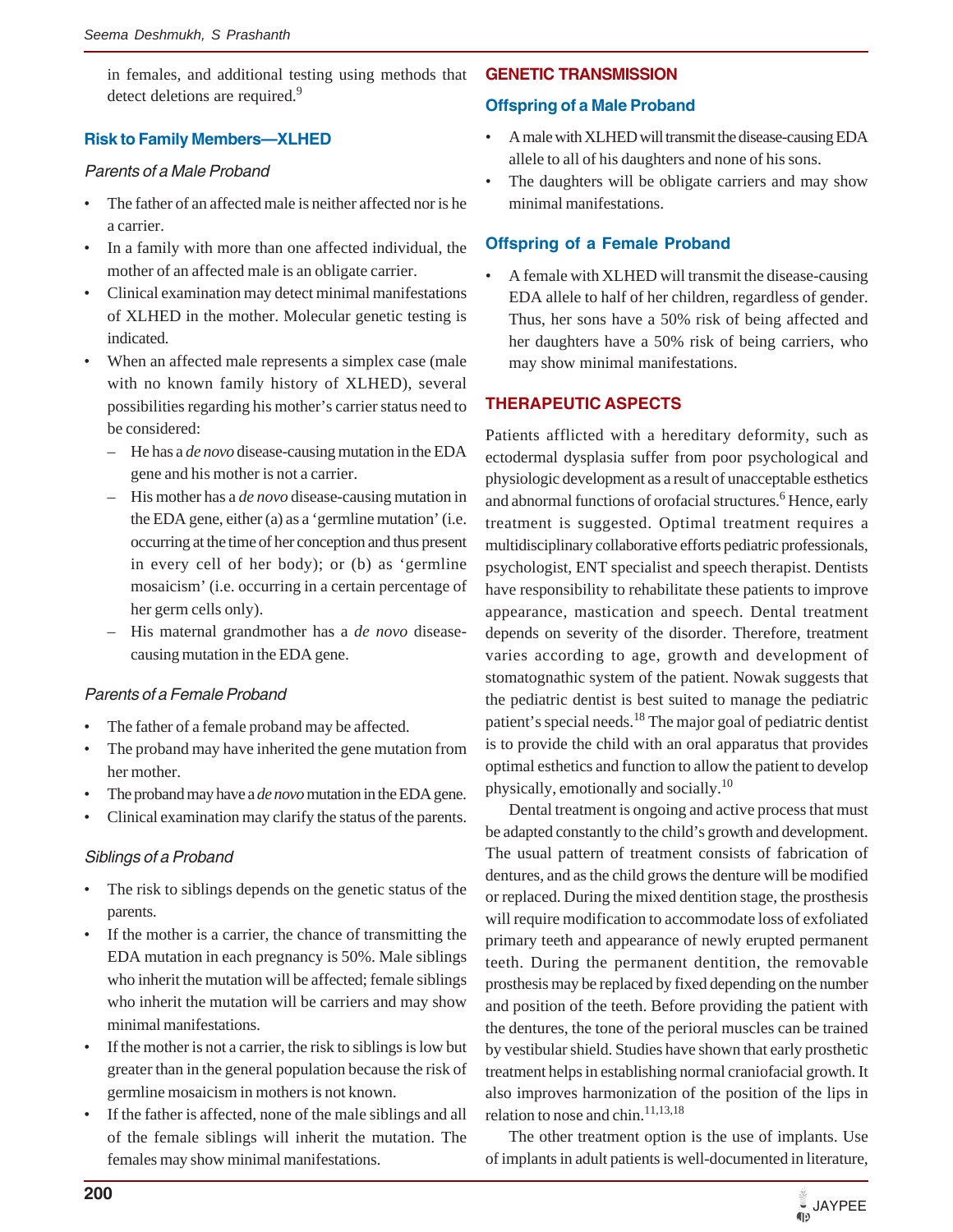but there are limited reports of the use of implants in growing children. There are two primary concerns about the use of implants in children. First, if implants are present during several years of facial growth, do they have a danger of becoming embedded, relocated or displaced as the jaw grows? Any of these outcomes is possible because implants in contrast to teeth, are not capable of compensatory eruption or other physiologic movement. The second area of concern is the effect of prosthesis on growth.<sup>19</sup> Although use of implants is most desirable, but it may not be favorable in growing children, because, a fixture in an acceptable position at 7 or 8 may not in favorable position at 16. Hence, it is recommended to consider postponing placement in children younger than 13. However, when placement of implants is the treatment of choice, bone grafting and sinus membrane elevation can be considered to facilitate placement.<sup>19,20</sup> However, dental implants have proven successful in children overage 7 years only in the anterior portion of the mandibular arch.<sup>22</sup>

# **FUTURE TREATMENT PERSPECTIVE USING GENE THERAPY**

Recombinant EDA–A1 administration provides the basis for possible treatment in XLHED. Recombinant proteins containing the receptor binding domain of EDA fused to the C–terminus of IgG 1 Fc domain have been engineered to cross the placental barrier and administered to pregnant mice. This treatment permanently rescued the phenotype in the offspring. The jaw and the molars regained the normal sizes. In experimental studies both reversion of oligodontia and dental dysmorphologies were obtained by postnatal single or multiple EDA–A1 intravenous administration in XLHED dogs. The present model developed to approach the conditions of the future therapeutic use of recombinant EDA– A1 in humans, could show the ability of recombinant EDA– A1 to correct the pathological features of XLHED.<sup>23</sup>

#### **DISCUSSION**

Children with congenital or craniofacial defect are unique, and oral problems must be evaluated individually to provide the most ideal treatment. Early prosthetic treatment in children with ectodermal dysplasia is important. This results in significant improvement in esthetics, masticatory and phonetic function. In addition, the positive psychological impact on the child and his/her parents should be taken into account. It has been reported that the child's self image is fairly completed by 4 to 5 years.<sup>5</sup> Research has shown that global self-esteem in children and adolescents is highly determined by assessment of one's own physical presentation, as well as comparison with the attractiveness, ability, intellectual skills and social acceptance of other people. Unusual facial features exacerbate the social challenges of meeting new people. Lowered self-esteem, speech defects, decreased academic performance and social isolation may result from merely looking different from one's peers.<sup>21</sup>

Therefore, cosmetic and prosthodontic measures should be instituted as early as possible to have the child resemble his peers. It is also important to instill awareness among parents regarding early management. To ensure adequate care, child with ectodermal dysplasia should be managed by a team which includes pediatrician, pediatric dentist, prosthodontist, dermatologist, otolaryngologist, speech therapist and psychologist. However, an appropriate change has to made in the denture so that the appearance is always appropriate for the age. Relining or change of dentures should be done every 1 or 2 years due to preadolescent growth in jaw dimensions, wear of the acrylic teeth, under extension of the dentures and posterior open bite. Cephalometric analysis has shown favorable growth of maxilla and mandible following the placement of dentures.<sup>5</sup>

Recently, implant borne total telescopic dentures have been described as a possible treatment strategy. But highcost difficulties in placement and high failure rate make their use questionable. Analogous to the ankylosed tooth implants cannot erupt and are likely to impede or even stop the normal growth. Therefore, option is not recommended in children before skeletal maturity.18

However, the successful use of any prosthesis depends on the cooperation and communication between members of dental team and the patient.

#### **REFERENCES**

- 1. Mues GI (Department of Biomedical Sciences, Texas A&M Health Science Center, Baylor College of Dentistry, 3302 Gaston Avenue, Dallas, TX 75246, USA), Griggs R, Hartung AJ, Whelan G, Best LG, Srivastava AK, D'Souza R. From ectodermal dysplasia to selective tooth agenesis. Am J Med Genet Part A 2009 Sep;149A(9):2037-2041.
- 2. Gopinath VK (Department of Pedodontics, Meenakshi Ammal Dental College, Chennai. gopinathvk@yahoo.com), Manoj KM, Mahesh K. Hypohidrotic ectodermal dysplasia: a case report. J Indian Soc Pedod Prev Dent 1999 Sep;17(3):90-92.
- 3. Hall, KR. Pediatric orofacial medicine and pathology. 4th ed. London: Chapman and Hall; 1994. 163 p.
- 4. Itthagarun A (Department of Children's Dentistry and Orthodontics, Faculty of Dentistry, University of Hong Kong), King NM. Ectodermal dysplasia: A review and case report. Quintessence Int 1997 Sep;28(9):595-602.
- 5. Suprabha BS (Department of Pedodontics and Preventive Dentistry, College of Dental Surgery, Mangalore). Hereditary ectodermal dysplasia: A case report. J Indian Soc Pedod Prev Dent 2002 Mar;20(1):37-40.
- 6. Bonilla ED (School of Dentistry, University of California-Los Angeles, USA. prosthod@pop.ben2.UCLA.edu), Guerra L, Luna O. Overdenture prosthesis for oral rehabilitation of hypohidrotic ectodermal dysplasia: A case report. Quintessence Int 1997 Oct;28(10):657-665.